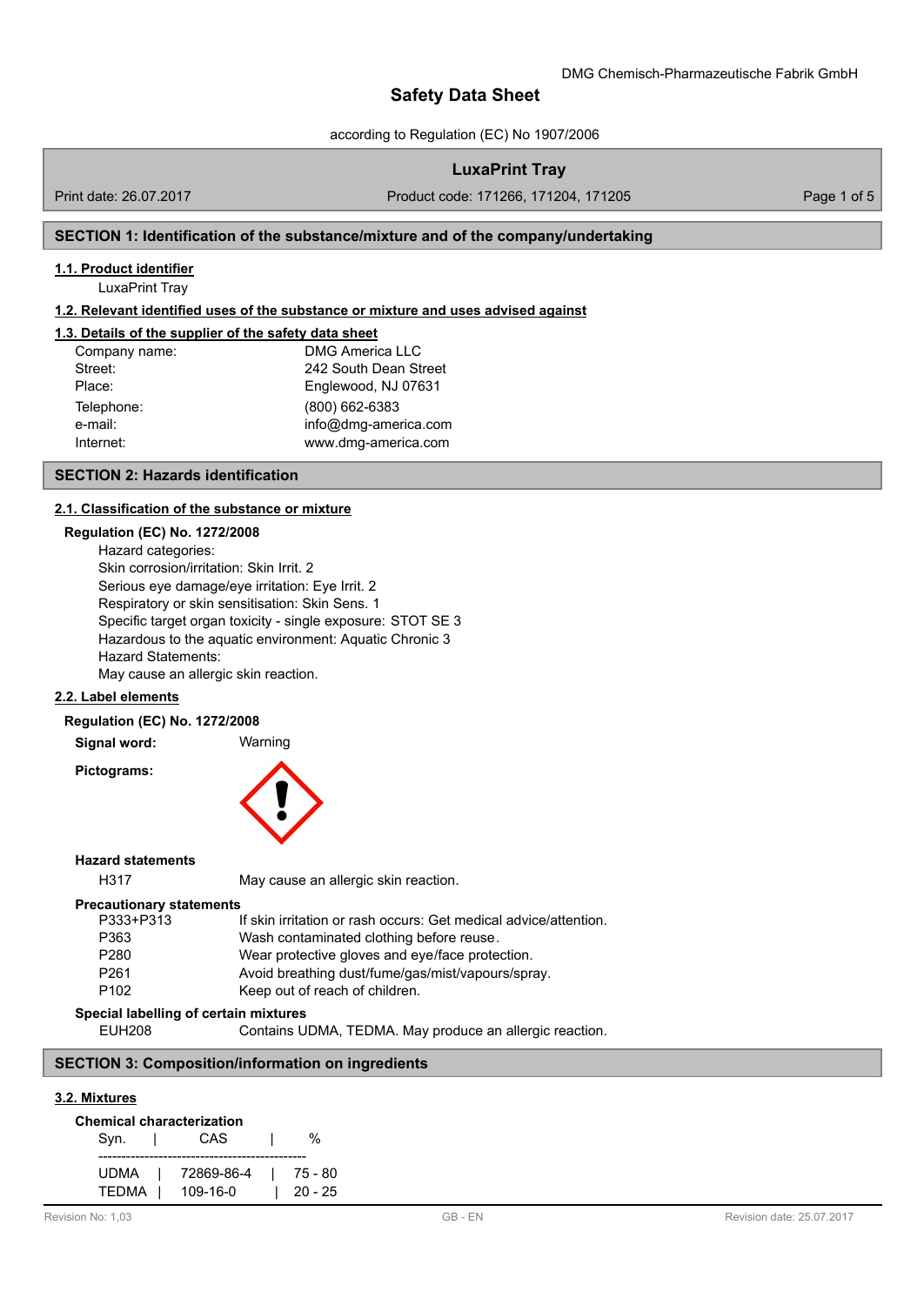according to Regulation (EC) No 1907/2006

# **LuxaPrint Tray**

Print date: 26.07.2017 Product code: 171266, 171204, 171205 Page 2 of 5

## **SECTION 4: First aid measures**

#### **4.1. Description of first aid measures**

#### **After inhalation**

Move victim to fresh air. Put victim at rest and keep warm.

#### **After contact with skin**

After contact with skin, wash immediately with: Water and soap.

#### **After contact with eyes**

In case of contact with eyes, rinse immediately with plenty of water and seek medical advice.

#### **After ingestion**

Immediately get medical attention.

#### **SECTION 5: Firefighting measures**

#### **5.1. Extinguishing media**

#### **Suitable extinguishing media**

Water fog. Extinguishing powder. Sand. Foam. Carbon dioxide (CO2).

#### **Unsuitable extinguishing media**

High power water jet.

## **5.2. Special hazards arising from the substance or mixture**

COx, NOx

### **SECTION 6: Accidental release measures**

#### **6.1. Personal precautions, protective equipment and emergency procedures**

Wear suitable protective clothing. Provide adequate ventilation.

### **6.2. Environmental precautions**

Do not empty into drains or the aquatic environment.

## **6.3. Methods and material for containment and cleaning up**

Collect mechanically.

### **SECTION 7: Handling and storage**

#### **7.1. Precautions for safe handling**

#### **Advice on safe handling**

Keep container tightly closed. Wear suitable protective clothing and gloves. Avoid contact with eyes.

## **7.2. Conditions for safe storage, including any incompatibilities**

## **Requirements for storage rooms and vessels**

Keep container tightly closed in a cool, well-ventilated place. Store only in original container.

# **SECTION 8: Exposure controls/personal protection**

# **8.1. Control parameters**

# **8.2. Exposure controls**

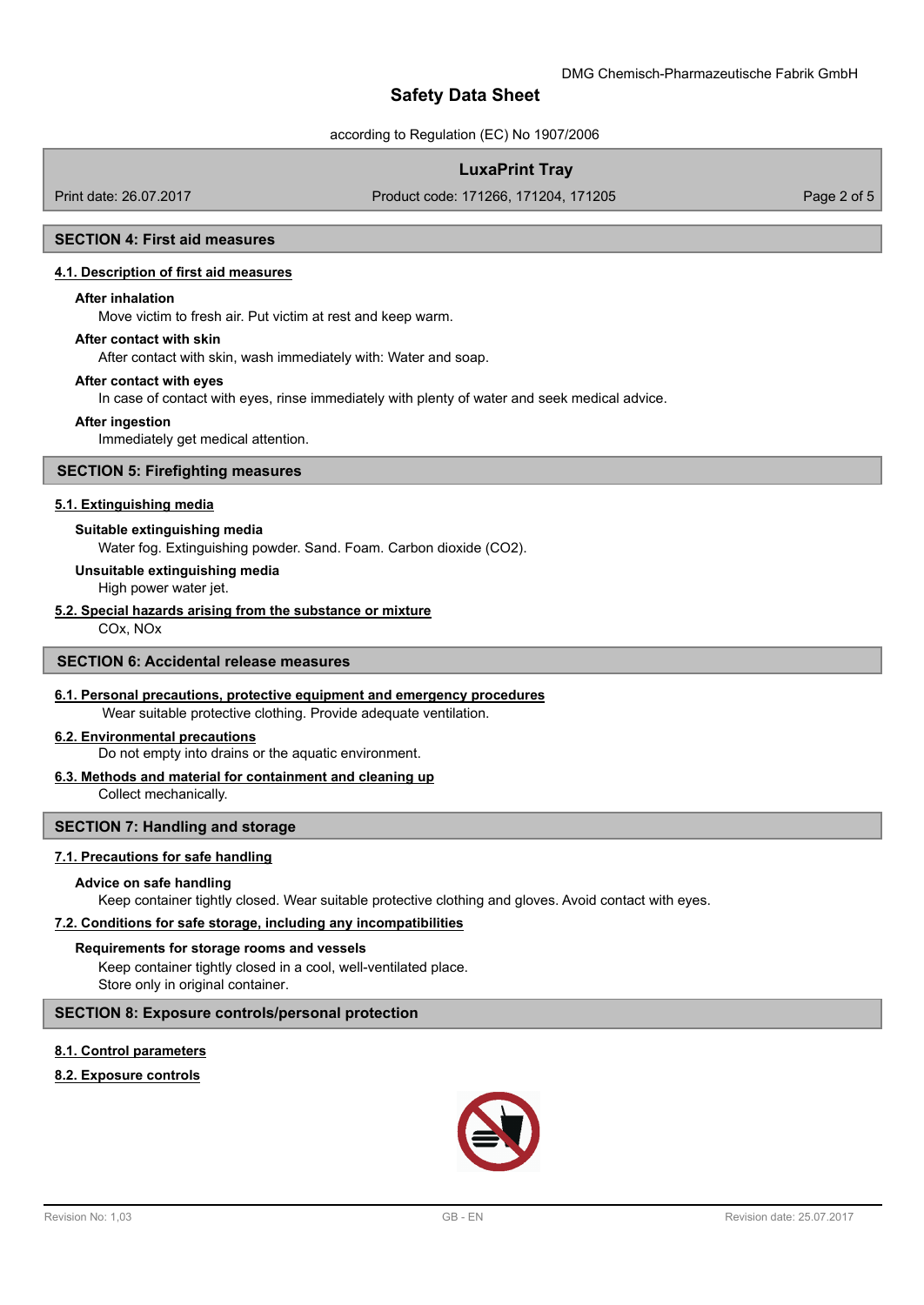## according to Regulation (EC) No 1907/2006

# **LuxaPrint Tray**

Print date: 26.07.2017 Product code: 171266, 171204, 171205 Page 3 of 5

### **Appropriate engineering controls**

Ensure adequate ventilation of the storage area.

### **Protective and hygiene measures**

When using do not eat or drink.

## **Eye/face protection**

Tightly sealed safety glasses.

#### **Hand protection**

Tested protective gloves are to be worn: Suitable material: NBR (Nitrile rubber).

## **Respiratory protection**

The following must be prevented: inhalation.

## **SECTION 9: Physical and chemical properties**

## **9.1. Information on basic physical and chemical properties**

| liquid |                       |                                        |
|--------|-----------------------|----------------------------------------|
|        |                       |                                        |
|        |                       |                                        |
|        |                       | <b>Test method</b>                     |
|        | not determined        |                                        |
|        |                       |                                        |
|        | not determined        |                                        |
|        | not determined        |                                        |
|        | not determined        |                                        |
|        | not determined        |                                        |
|        | not determined        |                                        |
|        |                       |                                        |
|        | $>$ 100 °C            |                                        |
|        | not determined        |                                        |
|        | not determined        |                                        |
|        | not determined        |                                        |
|        |                       |                                        |
|        | not determined        |                                        |
|        | >1                    |                                        |
|        | yellow<br>like: ester | $>$ 200 °C estim.<br>1.1 $g/cm3$ calc. |

# **SECTION 10: Stability and reactivity**

### **10.4. Conditions to avoid**

Light. heat.

Decompostion takes place from temperatures above: 200 °C Decomposition under formation of: Acrylate.

## **10.5. Incompatible materials**

Keep away from strong acids, leachates, heavy metal salts and reducing materials.

### **10.6. Hazardous decomposition products**

Can be released in case of fire: Gas / vapours, irritant. (Acrylate., pungent)

## **Further information**

Substances sensitive to light.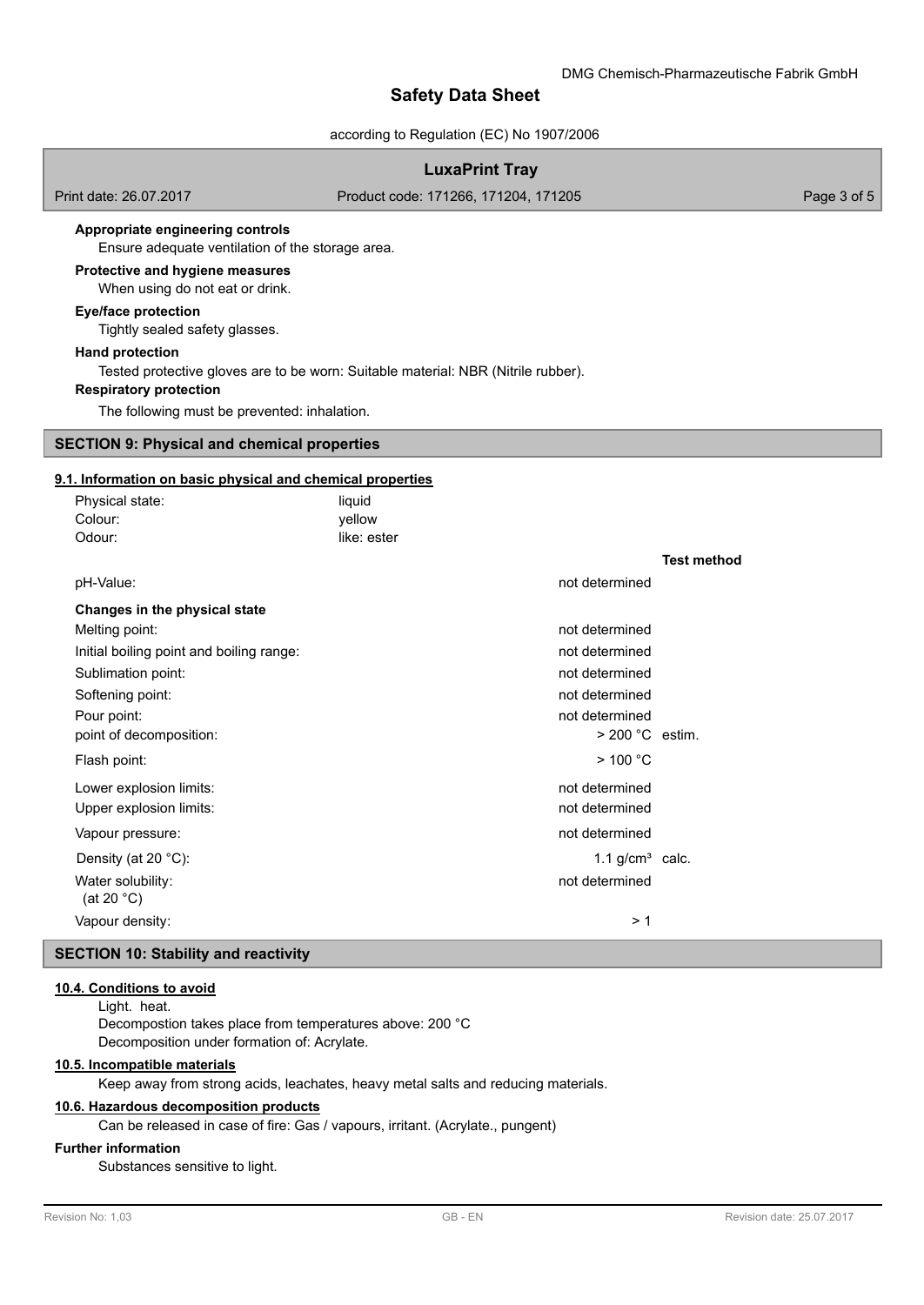according to Regulation (EC) No 1907/2006

# **LuxaPrint Tray**

Print date: 26.07.2017 Product code: 171266, 171204, 171205 Page 4 of 5

## **SECTION 11: Toxicological information**

## **11.1. Information on toxicological effects**

## **Acute toxicity**

LD50: Rat. > 4800 mg/kg (calc.)

#### **Irritation and corrosivity**

Frequently or prolonged contact with skin may cause dermal irritation. Irritant effect on the eye:

#### **Sensitising effects**

May cause sensitization by skin contact.

#### **Additional information on tests**

Contains Methacrylic esters.: May produce an allergic reaction.

### **SECTION 12: Ecological information**

### **12.1. Toxicity**

Preparation not tested.

## **12.2. Persistence and degradability**

Preparation not tested.

## **12.3. Bioaccumulative potential**

Preparation not tested.

#### **12.4. Mobility in soil**

Preparation not tested.

## **12.5. Results of PBT and vPvB assessment**

Preparation not tested.

# **12.6. Other adverse effects**

Preparation not tested.

### **Further information**

Do not empty into drains or the aquatic environment. Leakage into the environment must be prevented.

## **SECTION 13: Disposal considerations**

## **13.1. Waste treatment methods**

## **Advice on disposal**

Can be burnt together with household waste in compliance with official regulations in contact with approved waste disposal companies and with authorities in charge.

Paste: Carry out a burning of harzardous waste according to official regulations .

## **Waste disposal number of waste from residues/unused products**

180106 WASTES FROM HUMAN OR ANIMAL HEALTH CARE AND/OR RELATED RESEARCH (except kitchen and restaurant wastes not arising from immediate health care); wastes from natal care, diagnosis, treatment or prevention of disease in humans; chemicals consisting of or containing hazardous substances

Classified as hazardous waste.

## **SECTION 14: Transport information**

# **14.5. Environmental hazards**

ENVIRONMENTALLY HAZARDOUS: ves